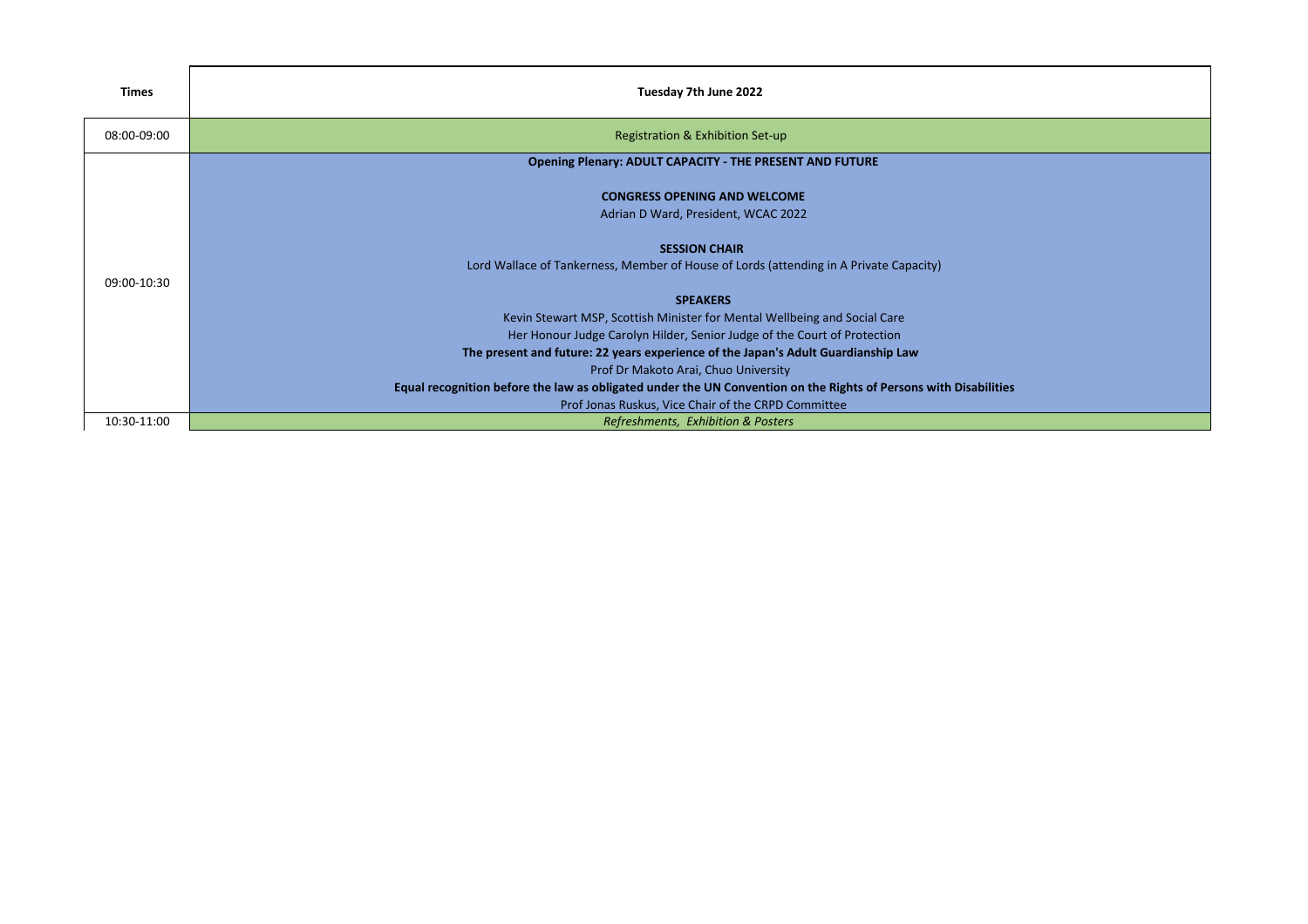| 11:00-12:30 | Law, Policy and Practice Review and Reform 1<br><b>Session Chair: Sandra McDonald, EX-PG Ltd</b>                                                                                                                                               | Achieving Respect for the Adult's Rights, Will, and<br><b>Preferences (Guardianship)</b><br><b>Session</b><br><b>Chair: Sally Hurme, National Guardianship Association</b>                       | Achieving Respect for the Adult's Rights, Will, and<br><b>Preferences (Supported Decision Making)</b><br><b>Session Chair: Jan Killeen</b>                                                               |
|-------------|------------------------------------------------------------------------------------------------------------------------------------------------------------------------------------------------------------------------------------------------|--------------------------------------------------------------------------------------------------------------------------------------------------------------------------------------------------|----------------------------------------------------------------------------------------------------------------------------------------------------------------------------------------------------------|
| 11:00-11:15 |                                                                                                                                                                                                                                                | Use of the Values History to Promote the Rights of Adults<br>with a Guardian<br><b>Professor And Director Pamela Teaster</b><br>Center For Gerontology, Virginia Tech                            | <b>Talking Mats: A communication framework to support</b><br>decision making<br>Ms Nicki Ewing & Ms Lois Cameron<br><b>Talking Mats</b>                                                                  |
| 11:15-11:30 | <b>Scottish Mental Health Law Review</b><br><b>Lord Scott</b><br>Mr Graham Morgan<br><b>Ms Karen Martin</b><br><b>Ms Kirsty McGrath</b><br><b>Professor Colin McKay</b><br><b>Professor Jill Stavert</b><br><b>Edinburgh Napier University</b> | The Guardian's Role in Supported Decision-Making<br><b>Ms Mindi Blanchard</b><br><b>Bridge Builders, Ltd</b>                                                                                     | <b>Family Group Decision-Making as Supported Decision-</b><br>Making? An evaluation of a pilot study with adults<br>Dr Pearse McCusker & Mr Ian Jeffries<br><b>University of Edinburgh</b>               |
| 11:30-11:45 |                                                                                                                                                                                                                                                | The person concerned in the Law of "Betreuung" in<br>Germany<br>Dr Maria Mammeri-latzel<br>District Court Köpenick                                                                               | Improving social, legal practice and quality of life of persons<br>with disabilities: I-DECIDE agreement-based methodology<br>Mr. Ferran Blanco Ros & Mr. Lluis Marroyo Molina<br><b>Support Girona</b>  |
| 11:45-12:00 |                                                                                                                                                                                                                                                | Strengthening the right of self-determination through the<br>reform law of "Betreuung" (2023)<br>Prof. Dr. Dagmar Brosey<br><b>Th Cologne</b>                                                    | <b>Ensuring Relationship Quality in Supported Decision Making.</b><br><b>Contributions from a Psychological Perspective</b><br><b>Professor Renate Kosuch</b><br>Th Köln, University of Applied Sciences |
| 12:00-12:15 |                                                                                                                                                                                                                                                | From Protection to Autonomy; From Protecting to<br><b>Empowering: Changing the Trajectory of Adult</b><br>Guardianship<br>Dr Mary Milano<br><b>Illinois Guardianship and Advocacy Commission</b> | Support with legal decision-making: a comparison between<br>minor children and elderly people<br>Llm Fiore Schuthof & Prof. LLM Wendy Schrama<br><b>Utrecht University</b>                               |
| 12:15-12:30 | <b>Discussion</b>                                                                                                                                                                                                                              | <b>Discussion</b>                                                                                                                                                                                | <b>Discussion</b>                                                                                                                                                                                        |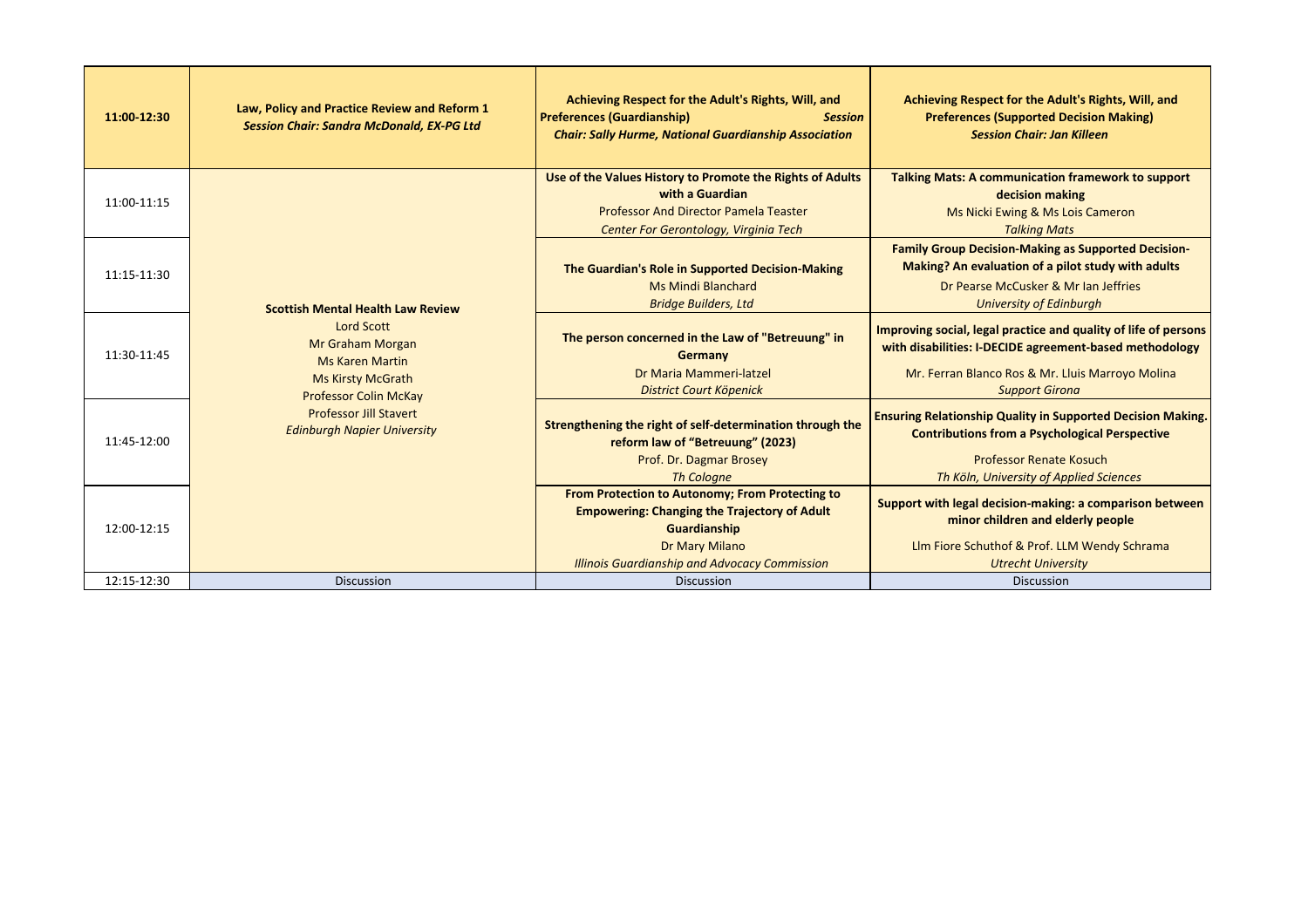| 12:30-13:00 |                                                                                                                      |                                                                                                                                                                                                          |                                                                                                                                                              |  |  |  |
|-------------|----------------------------------------------------------------------------------------------------------------------|----------------------------------------------------------------------------------------------------------------------------------------------------------------------------------------------------------|--------------------------------------------------------------------------------------------------------------------------------------------------------------|--|--|--|
| 13:00-13:30 | Lunch, Exhibition & Posters                                                                                          |                                                                                                                                                                                                          |                                                                                                                                                              |  |  |  |
| 13:30-14:00 |                                                                                                                      |                                                                                                                                                                                                          |                                                                                                                                                              |  |  |  |
| 14:00-15:30 | Law, Policy and Practice Review and Reform 2<br><b>Session Chair: Prof Jill Stavert, Edinburgh Napier University</b> | Achieving Respect for the Adult's Rights, Will, and<br><b>Preferences (Legal Capacity)</b><br><b>Session</b><br><b>Chair: Kirsty McGrath, Scottish Mental Health and</b><br><b>Incapacity Law Review</b> | Achieving Respect for the Adult's Rights, Will, and<br><b>Preferences (Advance Decision Making)</b><br><b>Session Chair: Jill Carson, Alzheimer Scotland</b> |  |  |  |
|             | Picturing the Possible: Support, Capacity and Accessible Legal                                                       | Determination of the decision-making ability from a legal                                                                                                                                                | Enhancing autonomy: advance choices as the key to the                                                                                                        |  |  |  |
|             | <b>Information</b>                                                                                                   | and medical perspective                                                                                                                                                                                  | future                                                                                                                                                       |  |  |  |
| 14:00-14:15 | <b>Professor Rosie Harding</b>                                                                                       | Professor Michael Ganner &<br>Ao. Univ-Prof. Josef Marksteiner                                                                                                                                           | Mr Adrian D Ward                                                                                                                                             |  |  |  |
|             | <b>University of Birmingham</b>                                                                                      | <b>University Of Innsbruck</b>                                                                                                                                                                           | <b>Consultant</b>                                                                                                                                            |  |  |  |
|             | Support for the exercise of legal capacity before the English                                                        | <b>SIDMA</b> as a criterion for psychiatric compulsion: An analysis                                                                                                                                      | <b>Advance Consent to Mental Health Treatment or</b>                                                                                                         |  |  |  |
|             | courts                                                                                                               | of compulsory treatment orders in Scotland                                                                                                                                                               | <b>Confinement? Developing A Capability for Safety.</b>                                                                                                      |  |  |  |
| 14:15-14:30 | Mr Alex Ruck Keene                                                                                                   | Dr Arun Chopra                                                                                                                                                                                           | Miss Magdalena Furgalska                                                                                                                                     |  |  |  |
|             | <b>39 Essex Chambers</b>                                                                                             | <b>Mental Welfare Commission For Scotland</b>                                                                                                                                                            | <b>University of York</b>                                                                                                                                    |  |  |  |
| 14:30-14:45 | A CRPD and reality check on caregiving and legislation                                                               | Decision-making by and for adults with impaired capacity:<br>the potential of the Dutch levenstestament                                                                                                  | <b>Advance statements in Scotland</b>                                                                                                                        |  |  |  |
|             | Professor Kees Blankman                                                                                              | Mrs Rieneke Stelma-Roorda                                                                                                                                                                                | Dr Shani Ross & Dr Arun Chopra                                                                                                                               |  |  |  |
|             | Vu University Amsterdam, Law Faculty                                                                                 | Vrije Universiteit Amsterdam                                                                                                                                                                             | <b>Mental Welfare Commission</b>                                                                                                                             |  |  |  |
| 14:45-15:00 | Proper balance between empowerment and protection of<br>vulnerable adults: an international and a national project   | Assessing Mental (In)Capacity: Towards a relational, rights-<br>based approach                                                                                                                           | 'Decision-making processes in Learning Disability Services in<br><b>Northern Ireland'</b>                                                                    |  |  |  |
|             | Professor Masha Antokolskaja                                                                                         | Professor Deborah O'connor                                                                                                                                                                               | <b>Miss Danielle McIlroy</b>                                                                                                                                 |  |  |  |
|             | <b>Vrije University Amsterdam</b>                                                                                    | <b>University Of British Columbia</b>                                                                                                                                                                    | Queen's University, Belfast                                                                                                                                  |  |  |  |
| 15:00-15:15 | <b>Effectiveness of private mandates in practice in The</b><br><b>Netherlands</b>                                    | Supported-decision making in Catalonia: from practice to<br>the Civil Code                                                                                                                               | <b>Discussion</b>                                                                                                                                            |  |  |  |
|             | Professor Leon Verstappen                                                                                            | Professor JORDI RIBOT IGUALADA &<br>Mr Josep Maria Solé i Chavero                                                                                                                                        |                                                                                                                                                              |  |  |  |
| 15:15-15:30 | <b>University Of Groningen</b>                                                                                       | <b>Universitat De Girona</b>                                                                                                                                                                             |                                                                                                                                                              |  |  |  |
|             | <b>Discussion</b>                                                                                                    | <b>Discussion</b>                                                                                                                                                                                        |                                                                                                                                                              |  |  |  |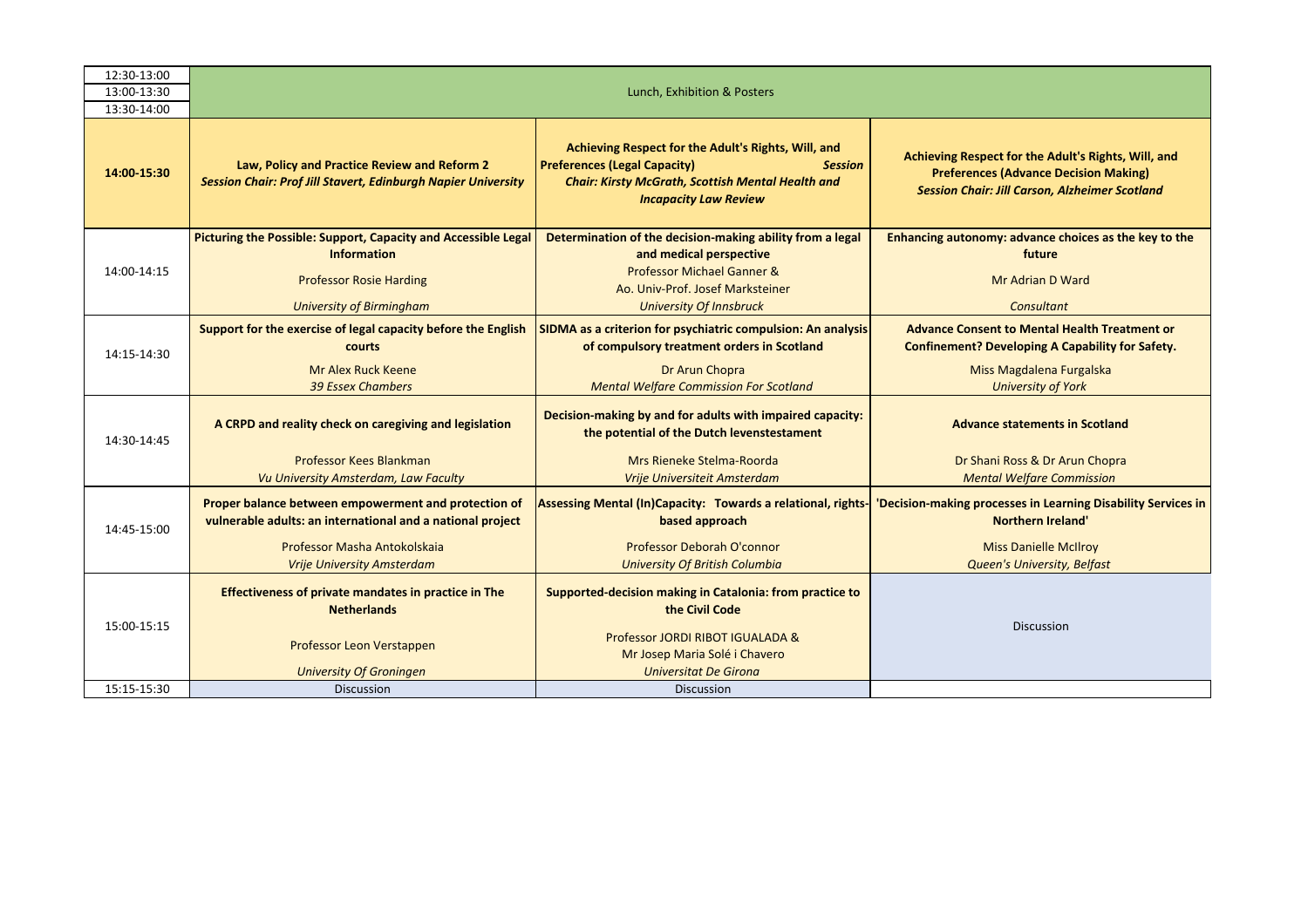| 15:30-16:00 | Refreshments, Exhibition & Posters                                                    |  |  |  |  |  |
|-------------|---------------------------------------------------------------------------------------|--|--|--|--|--|
|             | <b>Plenary 2: LAW REFORM - BALANCING PROTECTIONS AND FREEDOMS</b>                     |  |  |  |  |  |
|             |                                                                                       |  |  |  |  |  |
|             | <b>SESSION CHAIR</b>                                                                  |  |  |  |  |  |
|             | Adrian D Ward, President, WCAC 2022                                                   |  |  |  |  |  |
|             | <b>SPEAKERS</b>                                                                       |  |  |  |  |  |
|             | The Scottish Mental Health Law Review - a vision of Human Rights Enablement           |  |  |  |  |  |
| 16:00-17:30 | Lord Scott, Chair, Scottish Mental Health Law Review                                  |  |  |  |  |  |
|             | Law reform in Germany: re-balancing freedom and protection                            |  |  |  |  |  |
|             | Prof. Dr. Dr. h.c. Volker Lipp, Full Professor of Law, University of Göttingen        |  |  |  |  |  |
|             | Dr Anna Arnstein-Kerslake, Centre for Disability Law and Policy, University of Galway |  |  |  |  |  |
|             | <b>Dementia - The Rights to Continued Relationships</b>                               |  |  |  |  |  |
|             | Ray Fallan, Network Growth and Development Officer, tide                              |  |  |  |  |  |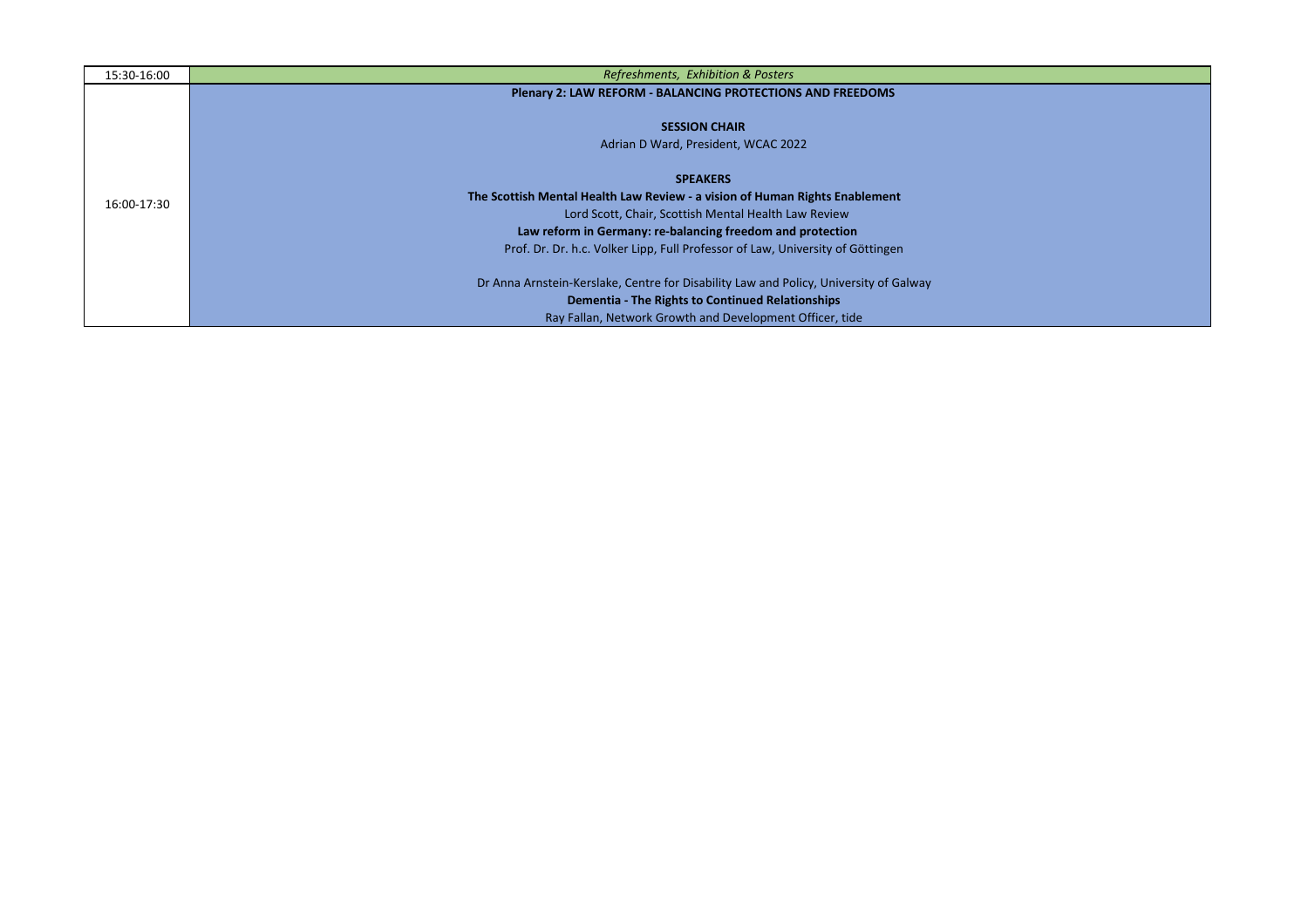| <b>Times</b>               | Wednesday 8th June 2022                                                                                                                                                                                                                                                                                                                                                                                                                                                                                               |                                                                                                                                                       |                                                                                                                                                                                                               |                                                                                                             |  |  |
|----------------------------|-----------------------------------------------------------------------------------------------------------------------------------------------------------------------------------------------------------------------------------------------------------------------------------------------------------------------------------------------------------------------------------------------------------------------------------------------------------------------------------------------------------------------|-------------------------------------------------------------------------------------------------------------------------------------------------------|---------------------------------------------------------------------------------------------------------------------------------------------------------------------------------------------------------------|-------------------------------------------------------------------------------------------------------------|--|--|
|                            | <b>Plenary 3: SUPPORTED DECISION MAKING</b><br><b>SESSION CHAIR</b><br>Prof Jill Stavert, Chair, WCAC 2022 Academic Programme Committee                                                                                                                                                                                                                                                                                                                                                                               |                                                                                                                                                       |                                                                                                                                                                                                               |                                                                                                             |  |  |
| 09:00-10:30                | <b>SPEAKERS</b><br>Legislative reform in Ireland: a new framework for support<br>Aine Flynn, Director of the Decision Support Service, Mental Health Commission<br>From Guardianship to Supported Decision Making: The History of Power<br>Prof Israel Doron, Dean - Faculty of Social Welfare and Health Sciences, University of Haifa<br>Legal Capacity: A Non-Discriminatory Approach to the Cognitive Test<br>Dr Michael Bach, Managing Director, Institute for Research and Development on Inclusion and Society |                                                                                                                                                       |                                                                                                                                                                                                               |                                                                                                             |  |  |
|                            |                                                                                                                                                                                                                                                                                                                                                                                                                                                                                                                       |                                                                                                                                                       | Thea Laurie, NDCAN and Alzheimer Scotland<br>Tom Pursglove MP, UK Minister for Justice and Tackling Illegal Migration                                                                                         |                                                                                                             |  |  |
| 10:30-11:00<br>11:00-12:30 | Law, Policy and Practice Review and Reform 3<br><b>Session Chair: Prof Colin McKay, Edinburgh Napier</b><br><b>University</b>                                                                                                                                                                                                                                                                                                                                                                                         | Achieving Respect for the Adult's Rights, Will, and<br>Preferences (Guardianship/Deputyship)<br><b>Session</b><br><b>Chair: Adrian Ward</b>           | Refreshments, Exhibition & Posters<br>Achieving Respect for the Adult's Rights, Will, and Preferences<br>(Supporting Capacity) 1<br>Session<br>Chair: Prof Dr. Dr. h.c. Volker Lipp, University of Goettingen | Achieving Respect for the Adult's Rights, Will, and Preferences 2<br><b>Session Chair: Kate Fearnley</b>    |  |  |
| 11:00-11:15                | <b>Recent and coming reforms of Swedish Guardianship</b><br><b>Legislation for Vulnerable Adults</b>                                                                                                                                                                                                                                                                                                                                                                                                                  | A Pathway to Restoration                                                                                                                              | <b>CAPACITY &amp; SUPPORT: Capacity longitudinal analysis to adapt the</b><br>necessary supports at FMMC.cat                                                                                                  | Paternalism and abuse of elder in care facilities in Korea                                                  |  |  |
|                            | Jur. Dr Torbjörn Odlöw<br>Department of Law, University Of Gothenburg                                                                                                                                                                                                                                                                                                                                                                                                                                                 | Dr Heather Connors                                                                                                                                    | Miss Victòria Monell Renart                                                                                                                                                                                   | Researcher Seonmi Jang & Researcher Hyojung Kim                                                             |  |  |
| 11:15-11:30                | The Fusion Approach to Mental Capacity Law in Northern<br><b>Ireland: Possibilities and Challenges</b>                                                                                                                                                                                                                                                                                                                                                                                                                | Center For Guardianship Excellence<br><b>Guardrails Not Guardianship: How Individualized Capacity</b><br><b>And Life Assessments Protect Autonomy</b> | Fundació Malalts Mentals De Catalunya Fmmc<br><b>Agency vs. Surrogacy:</b><br>Diminished Capacity, Abnormal Relationships, and Role Ambiguity<br>in Elder Law Practice                                        | Korean Research Center For Guardianship And Trusts<br>Appletree Community: an exemplary Community of Care   |  |  |
|                            | Professor Gavin Davidson<br><b>Queen's University Belfast</b>                                                                                                                                                                                                                                                                                                                                                                                                                                                         | Dr Susan Cassidy<br>Criticalmd                                                                                                                        | Mr Paul Sturgul<br>Sturgul. & Long, S.C.                                                                                                                                                                      | Mrs Kate Sainsbury<br><b>Appletree Community</b>                                                            |  |  |
|                            | Law, Reforms, and Social Practice on Adult Guardians                                                                                                                                                                                                                                                                                                                                                                                                                                                                  | <b>Evolution of Adult Guardianship in California- moving</b><br>towards respecting rights for all                                                     | Respecting rights, will and preferences through more ethical<br>assessment of decision-making ('mental') capacity                                                                                             | Supporting people to make treatment decisions about footcare,<br>the development of a Talking Mats resource |  |  |
| 11:30-11:45                | Institute Professor / Executive Director Hiroshi Takahashi<br>Chuo University, Research And Dev't Initiative / Japan                                                                                                                                                                                                                                                                                                                                                                                                  | Ms Yolande Erickson &<br>Ms. Bertha Sanchez Hayden                                                                                                    | Dr David Findlay                                                                                                                                                                                              | <b>Ms Lois Cameron</b>                                                                                      |  |  |
|                            | <b>Adult Guardianship Law Association</b>                                                                                                                                                                                                                                                                                                                                                                                                                                                                             | <b>Bet Tzedek Legal Services - NGO</b>                                                                                                                | <b>NHS Fife</b>                                                                                                                                                                                               | <b>Talking Mats</b>                                                                                         |  |  |
| 11:45-12:00                | <b>Exploring barriers and enablers implementing the</b><br><b>Approved Mental Capacity Professional role into systems</b><br>and practice.                                                                                                                                                                                                                                                                                                                                                                            | Personal guardianship by volunteers in the Netherlands,<br>possibilities and challenges                                                               | Respecting the will through the continuing powers of attorney:<br>comparative study between France and Spain                                                                                                  | <b>Voluntary Measures for Everyone - Comparative Notions on</b><br><b>Human Rights Friendly Solutions</b>   |  |  |
|                            | Dr Simon Abbott<br><b>Kingston University</b>                                                                                                                                                                                                                                                                                                                                                                                                                                                                         | <b>Mr Bob Pieters</b><br><b>Mentorschap Nederland</b>                                                                                                 | Mrs Sylvie Moisdon-chataigner &<br>Ms Montserrat Perena-Vicente<br>Laboratoire lode                                                                                                                           | Dr. Katja Karjalainen<br><b>University Of Eastern Finland</b>                                               |  |  |
| 12:00-12:15                | <b>Lessons Learned from Legal Colleagues: Best Interests</b><br><b>Decision-Making for Adults Lacking Capacity</b>                                                                                                                                                                                                                                                                                                                                                                                                    | The role of commercial firms when it comes to<br>guardianship services within England & Wales.                                                        | Setting the threshold of understanding - a practical model                                                                                                                                                    | CPT's Jurisprudence on Capacity and Incapacity of People in<br><b>Detention</b>                             |  |  |
|                            | Dr Aoife Finnerty & Professor Judy Laing<br>University of Bristol Law School                                                                                                                                                                                                                                                                                                                                                                                                                                          | Mr Andy Riddle<br><b>Professional Deputies</b>                                                                                                        | Mr Timothy Farmer<br>Comentis                                                                                                                                                                                 | Dr Solvita Olsena & Miss Laura Kadile<br>University of Latvia, Faculty of Medicine                          |  |  |
| 12:15-12:30                | Discussion                                                                                                                                                                                                                                                                                                                                                                                                                                                                                                            | <b>Discussion</b>                                                                                                                                     | Discussion                                                                                                                                                                                                    | Discussion                                                                                                  |  |  |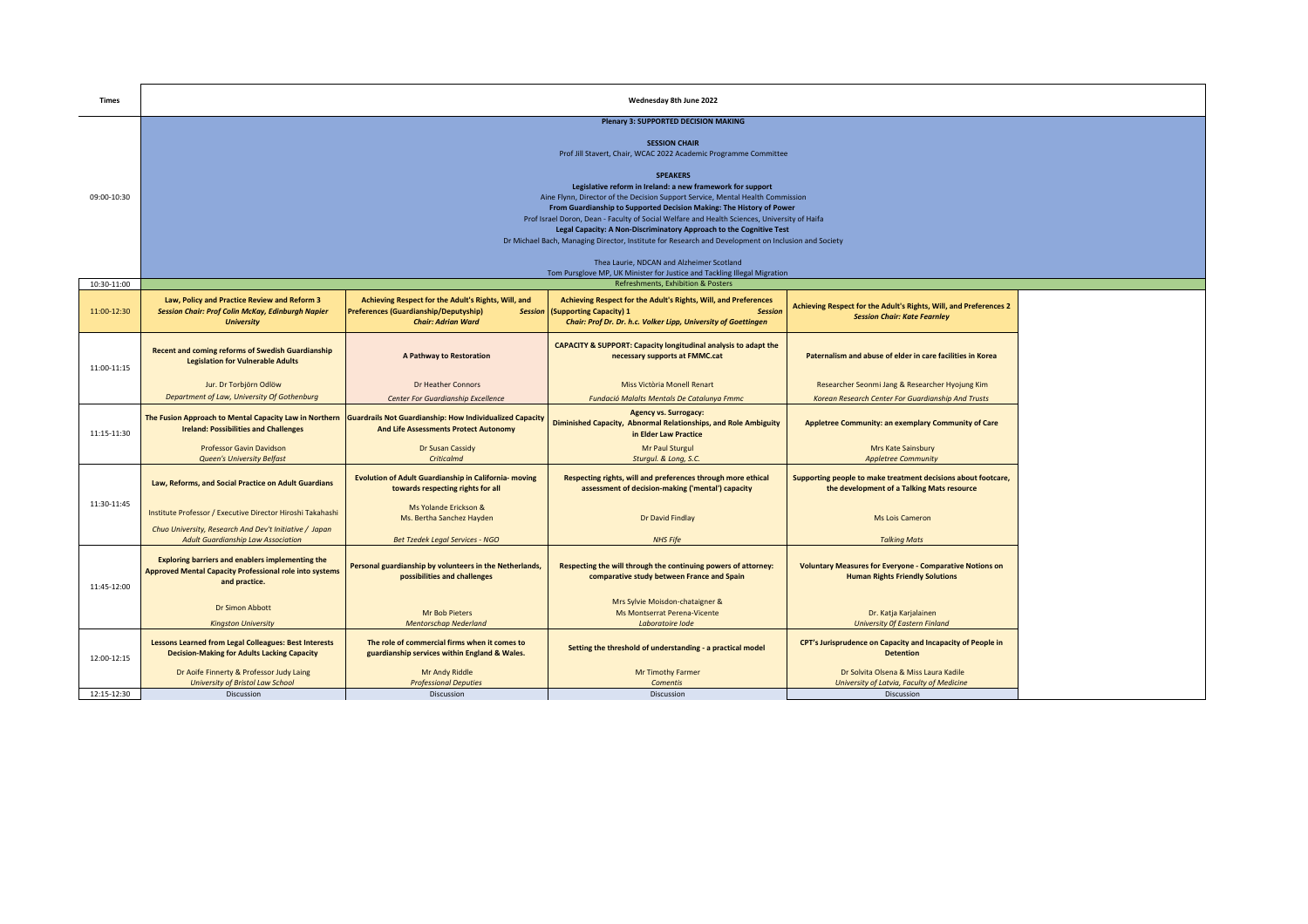| Achieving Respect for the Adult's Rights, Will, and Preferences 1<br>Law, Policy and Practice Review and Reform 4<br>Law, Policy and Practice Review and Reform 5<br><b>Rights, Ethics and Law During National Emergencies</b><br>Session Chairs: Dr Maria Mammeri-Latzel, District Court Köpenick<br><b>Session Chair: Sandra McDonald, EX-PG Ltd</b><br><b>Session Chair: Kees Blankman</b><br><b>Session Chair: Alison Hempsey, T C Young</b><br>and Ellen Penders, Court of Midden-Nederland<br><b>Advancing Oversight and Protections for Individuals</b><br>Unstacking the Deck and Leveling the Playing Field in<br>The misuse/abuse of continuing powers of attorney: what are<br>Authority to Discharge: Report into decision making for people in<br>Under Guardianship: An Overview of Legislative and<br>Guardianship<br>appropriate safeguards?<br>hospital who lack capacity<br><b>Judicial Initiatives</b><br>14:00-14:15<br>Mrs Julie Paterson &<br>Mr Anthony Palmieri<br>Ms. Patricia Galindo<br>Mrs Rieneke Stelma-Roorda<br><b>Ms Yvonne Bennett</b><br>Clerk of Circuit Court & Comptroller, Division of Inspector<br>Administrative Office Of The Courts - New Mexico, Usa<br><b>Mental Welfare Commission</b><br>Vrije Universiteit Amsterdam<br>General<br><b>Autonomy and Cultural Diversity: A Korean Perspective for</b><br>Implementing will and preferences in adult guardianship<br>Respecting the will through the continuing powers of attorney:<br>Social care and the use of COVID-19 emergency legislation in<br>the Implementation of Article 12 CRPD<br>regimes of Confucian societies: Redefining the problem<br>comparative study between France and Spain<br><b>Scotland</b><br>14:15-14:30<br>Mrs Sylvie Moisdon-Chataigner &<br>Miss Gillian McElroy &<br>Professor Cheolung Je<br>Ms Daisy Cheung<br>Ms Montserrat Perena-Vicente<br>Dr Hannah Tweed<br>Research Center For Guardianship And Trusts Of Hanyang<br>The Health and Social Care Alliance Scotland<br><b>University of Hong Kong</b><br>Laboratoire lode<br>University<br><b>Training and Support for Volunteer and Family Member</b><br>In the Eye of the COVID Storm: An Ethical Analysis of Decisions for<br>Digital Lasting Power of Attorney-the Singapore story<br>Digital LPAs: Is your donor the donor?<br><b>Guardians in Berlin</b><br><b>Older Adults</b><br>14:30-14:45<br>Mr Jochen Exler-König<br>Mr Nick Goodwin<br>Professor And Director Pamela Teaster<br>Ms Regina Chang<br><b>International Guardianship Network</b><br>Ministry of Social And Family Development<br><b>Office Of The Public Guardian</b><br>Center For Gerontology, Virginia Tech<br>Old wine into new wineskins - the UNCRPD conceptual<br>Safeguarding the Vulnerable in a Digital World -<br>Tackling threats to mental capacity in the pandemic<br><b>Recognizing Rights in the US</b><br>framework and the national stakeholders' approach<br><b>Singapore's OPG Online system</b><br>14:45-15:00<br>Professor Paula Távora Vítor<br>Miss Chiew Hua Tan & Ms Hui Qi Peh<br>Ms. Sally Hurme<br><b>Prof Wayne Martin</b><br>Faculty of Law, IJ, Univ Coimbra<br>Ministry Of Social And Family Development<br><b>National Guardianship Association</b><br><b>University of Essex</b><br>The ethical and legal calamity of the COVID-19 pandemic for<br>people in care homes<br>15:00-15:15<br>Discussion<br>Discussion<br>Discussion<br><b>Professor June Andrews</b><br><b>Dementia Services Development Trust</b> | 12:30-13:00<br>13:00-13:30 | Lunch, Exhibition & Posters |  |  |                   | <b>IAB Meeting</b> |  |
|-------------------------------------------------------------------------------------------------------------------------------------------------------------------------------------------------------------------------------------------------------------------------------------------------------------------------------------------------------------------------------------------------------------------------------------------------------------------------------------------------------------------------------------------------------------------------------------------------------------------------------------------------------------------------------------------------------------------------------------------------------------------------------------------------------------------------------------------------------------------------------------------------------------------------------------------------------------------------------------------------------------------------------------------------------------------------------------------------------------------------------------------------------------------------------------------------------------------------------------------------------------------------------------------------------------------------------------------------------------------------------------------------------------------------------------------------------------------------------------------------------------------------------------------------------------------------------------------------------------------------------------------------------------------------------------------------------------------------------------------------------------------------------------------------------------------------------------------------------------------------------------------------------------------------------------------------------------------------------------------------------------------------------------------------------------------------------------------------------------------------------------------------------------------------------------------------------------------------------------------------------------------------------------------------------------------------------------------------------------------------------------------------------------------------------------------------------------------------------------------------------------------------------------------------------------------------------------------------------------------------------------------------------------------------------------------------------------------------------------------------------------------------------------------------------------------------------------------------------------------------------------------------------------------------------------------------------------------------------------------------------------------------------------------------------------------------------------------------------------------------------------------------------------------------------------------------------------------------------------------------------------------------------------------------------------------------------------------------------------------------------------------------------------------------------------------------------------------------------------------------------------------|----------------------------|-----------------------------|--|--|-------------------|--------------------|--|
|                                                                                                                                                                                                                                                                                                                                                                                                                                                                                                                                                                                                                                                                                                                                                                                                                                                                                                                                                                                                                                                                                                                                                                                                                                                                                                                                                                                                                                                                                                                                                                                                                                                                                                                                                                                                                                                                                                                                                                                                                                                                                                                                                                                                                                                                                                                                                                                                                                                                                                                                                                                                                                                                                                                                                                                                                                                                                                                                                                                                                                                                                                                                                                                                                                                                                                                                                                                                                                                                                                                   | 13:30-14:00                |                             |  |  |                   |                    |  |
|                                                                                                                                                                                                                                                                                                                                                                                                                                                                                                                                                                                                                                                                                                                                                                                                                                                                                                                                                                                                                                                                                                                                                                                                                                                                                                                                                                                                                                                                                                                                                                                                                                                                                                                                                                                                                                                                                                                                                                                                                                                                                                                                                                                                                                                                                                                                                                                                                                                                                                                                                                                                                                                                                                                                                                                                                                                                                                                                                                                                                                                                                                                                                                                                                                                                                                                                                                                                                                                                                                                   | 14:00-15:30                |                             |  |  |                   |                    |  |
|                                                                                                                                                                                                                                                                                                                                                                                                                                                                                                                                                                                                                                                                                                                                                                                                                                                                                                                                                                                                                                                                                                                                                                                                                                                                                                                                                                                                                                                                                                                                                                                                                                                                                                                                                                                                                                                                                                                                                                                                                                                                                                                                                                                                                                                                                                                                                                                                                                                                                                                                                                                                                                                                                                                                                                                                                                                                                                                                                                                                                                                                                                                                                                                                                                                                                                                                                                                                                                                                                                                   |                            |                             |  |  |                   |                    |  |
|                                                                                                                                                                                                                                                                                                                                                                                                                                                                                                                                                                                                                                                                                                                                                                                                                                                                                                                                                                                                                                                                                                                                                                                                                                                                                                                                                                                                                                                                                                                                                                                                                                                                                                                                                                                                                                                                                                                                                                                                                                                                                                                                                                                                                                                                                                                                                                                                                                                                                                                                                                                                                                                                                                                                                                                                                                                                                                                                                                                                                                                                                                                                                                                                                                                                                                                                                                                                                                                                                                                   |                            |                             |  |  |                   |                    |  |
|                                                                                                                                                                                                                                                                                                                                                                                                                                                                                                                                                                                                                                                                                                                                                                                                                                                                                                                                                                                                                                                                                                                                                                                                                                                                                                                                                                                                                                                                                                                                                                                                                                                                                                                                                                                                                                                                                                                                                                                                                                                                                                                                                                                                                                                                                                                                                                                                                                                                                                                                                                                                                                                                                                                                                                                                                                                                                                                                                                                                                                                                                                                                                                                                                                                                                                                                                                                                                                                                                                                   |                            |                             |  |  |                   |                    |  |
|                                                                                                                                                                                                                                                                                                                                                                                                                                                                                                                                                                                                                                                                                                                                                                                                                                                                                                                                                                                                                                                                                                                                                                                                                                                                                                                                                                                                                                                                                                                                                                                                                                                                                                                                                                                                                                                                                                                                                                                                                                                                                                                                                                                                                                                                                                                                                                                                                                                                                                                                                                                                                                                                                                                                                                                                                                                                                                                                                                                                                                                                                                                                                                                                                                                                                                                                                                                                                                                                                                                   |                            |                             |  |  |                   |                    |  |
|                                                                                                                                                                                                                                                                                                                                                                                                                                                                                                                                                                                                                                                                                                                                                                                                                                                                                                                                                                                                                                                                                                                                                                                                                                                                                                                                                                                                                                                                                                                                                                                                                                                                                                                                                                                                                                                                                                                                                                                                                                                                                                                                                                                                                                                                                                                                                                                                                                                                                                                                                                                                                                                                                                                                                                                                                                                                                                                                                                                                                                                                                                                                                                                                                                                                                                                                                                                                                                                                                                                   |                            |                             |  |  |                   |                    |  |
|                                                                                                                                                                                                                                                                                                                                                                                                                                                                                                                                                                                                                                                                                                                                                                                                                                                                                                                                                                                                                                                                                                                                                                                                                                                                                                                                                                                                                                                                                                                                                                                                                                                                                                                                                                                                                                                                                                                                                                                                                                                                                                                                                                                                                                                                                                                                                                                                                                                                                                                                                                                                                                                                                                                                                                                                                                                                                                                                                                                                                                                                                                                                                                                                                                                                                                                                                                                                                                                                                                                   |                            |                             |  |  |                   |                    |  |
|                                                                                                                                                                                                                                                                                                                                                                                                                                                                                                                                                                                                                                                                                                                                                                                                                                                                                                                                                                                                                                                                                                                                                                                                                                                                                                                                                                                                                                                                                                                                                                                                                                                                                                                                                                                                                                                                                                                                                                                                                                                                                                                                                                                                                                                                                                                                                                                                                                                                                                                                                                                                                                                                                                                                                                                                                                                                                                                                                                                                                                                                                                                                                                                                                                                                                                                                                                                                                                                                                                                   |                            |                             |  |  |                   |                    |  |
|                                                                                                                                                                                                                                                                                                                                                                                                                                                                                                                                                                                                                                                                                                                                                                                                                                                                                                                                                                                                                                                                                                                                                                                                                                                                                                                                                                                                                                                                                                                                                                                                                                                                                                                                                                                                                                                                                                                                                                                                                                                                                                                                                                                                                                                                                                                                                                                                                                                                                                                                                                                                                                                                                                                                                                                                                                                                                                                                                                                                                                                                                                                                                                                                                                                                                                                                                                                                                                                                                                                   |                            |                             |  |  |                   |                    |  |
|                                                                                                                                                                                                                                                                                                                                                                                                                                                                                                                                                                                                                                                                                                                                                                                                                                                                                                                                                                                                                                                                                                                                                                                                                                                                                                                                                                                                                                                                                                                                                                                                                                                                                                                                                                                                                                                                                                                                                                                                                                                                                                                                                                                                                                                                                                                                                                                                                                                                                                                                                                                                                                                                                                                                                                                                                                                                                                                                                                                                                                                                                                                                                                                                                                                                                                                                                                                                                                                                                                                   |                            |                             |  |  |                   |                    |  |
|                                                                                                                                                                                                                                                                                                                                                                                                                                                                                                                                                                                                                                                                                                                                                                                                                                                                                                                                                                                                                                                                                                                                                                                                                                                                                                                                                                                                                                                                                                                                                                                                                                                                                                                                                                                                                                                                                                                                                                                                                                                                                                                                                                                                                                                                                                                                                                                                                                                                                                                                                                                                                                                                                                                                                                                                                                                                                                                                                                                                                                                                                                                                                                                                                                                                                                                                                                                                                                                                                                                   |                            |                             |  |  |                   |                    |  |
|                                                                                                                                                                                                                                                                                                                                                                                                                                                                                                                                                                                                                                                                                                                                                                                                                                                                                                                                                                                                                                                                                                                                                                                                                                                                                                                                                                                                                                                                                                                                                                                                                                                                                                                                                                                                                                                                                                                                                                                                                                                                                                                                                                                                                                                                                                                                                                                                                                                                                                                                                                                                                                                                                                                                                                                                                                                                                                                                                                                                                                                                                                                                                                                                                                                                                                                                                                                                                                                                                                                   |                            |                             |  |  |                   |                    |  |
| Refreshments, Exhibition & Posters<br>15:30-16:00                                                                                                                                                                                                                                                                                                                                                                                                                                                                                                                                                                                                                                                                                                                                                                                                                                                                                                                                                                                                                                                                                                                                                                                                                                                                                                                                                                                                                                                                                                                                                                                                                                                                                                                                                                                                                                                                                                                                                                                                                                                                                                                                                                                                                                                                                                                                                                                                                                                                                                                                                                                                                                                                                                                                                                                                                                                                                                                                                                                                                                                                                                                                                                                                                                                                                                                                                                                                                                                                 | 15:15-15:30                |                             |  |  | <b>Discussion</b> |                    |  |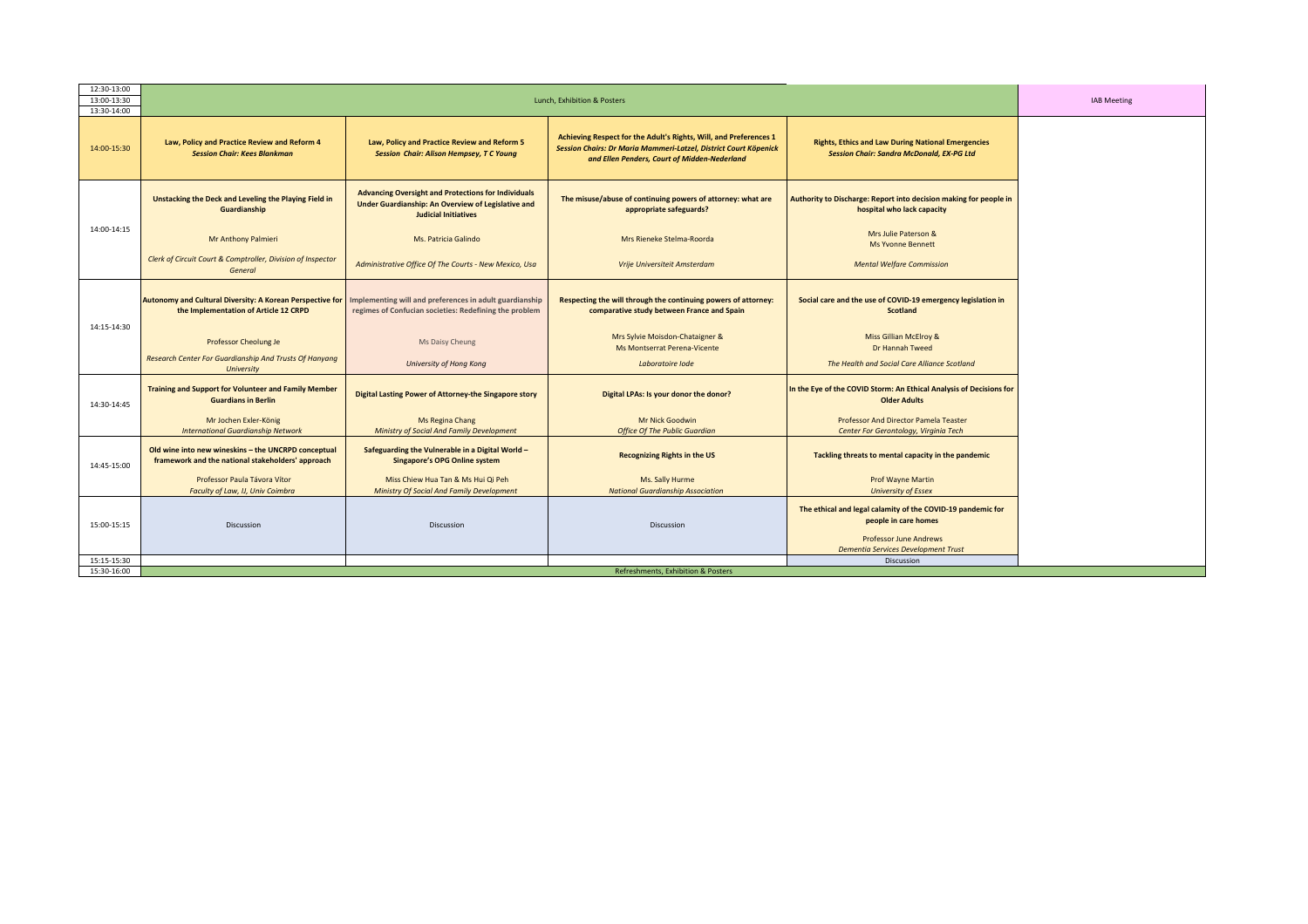| 16:00-17:30 | Law, Policy and Practice Review and Reform 6<br>Session Chair: Jochen Exler-König, International<br><b>Guardianship Network/Betreuungsverein</b><br>Treptow-<br><b>Köpenick</b> | Achieving Respect for the Adult's Rights, Will, and<br><b>Preferences (Financial Matters)</b><br><b>Session Chair: Adrian Ward</b> | Achieving Respect for the Adult's Rights, Will, and Preferences<br>(Supporting Capacity) 2<br><b>Session</b><br><b>Chair: Jill Carson, Alzheimer Scotland</b> | <b>Research and Ethics</b><br><b>Session</b><br>Chair: Alex Ruck Keene QC (Hon), 39 Essex Chambers                     | Law, Policy and Practice Review and Reform 7<br><b>Session Chair: Daniel Koh, CNPLaw</b>                               |
|-------------|---------------------------------------------------------------------------------------------------------------------------------------------------------------------------------|------------------------------------------------------------------------------------------------------------------------------------|---------------------------------------------------------------------------------------------------------------------------------------------------------------|------------------------------------------------------------------------------------------------------------------------|------------------------------------------------------------------------------------------------------------------------|
| 16:00-16:15 | <b>Transition from traditional Guardianship to Supported</b><br>Decision Making - the Australian Capital Territory journey                                                      | <b>Effective Judicial Response to Guardian or Conservator</b><br><b>Abuse</b>                                                      | Psychiatric euthanasia and suicide prevention: an urgent challenge<br>for the doctrine of informed consent                                                    | Awareness of services necessary for the human rights of<br>individuals with SMI in Korea                               | A Multidisciplinary Approach To Assuring Quality of<br>Capacity Legislation Adherence In An Acute Hospital<br>Setting. |
|             | <b>Ms Helen Connolly</b><br><b>Public Trustee And Guardian, ACT</b>                                                                                                             | Dr Diane Robinson<br><b>National Center For State Courts</b>                                                                       | Dr. Marie Nicolini<br>Research Foundation Flanders (Belgium); KU Leuven (Leuven,<br><b>Relaium): Georgetown University (Washington DC USA)</b>                | Professor Sang Kyoung Kahng<br>Seoul National University, Faculty of Social Welfare                                    | Mrs Sandra Shields & Dr Hazel Miller<br><b>NHS</b>                                                                     |
|             | 'Advance Directives' and Medical Decision-Making in<br>Scotland: 'Living Wills', Negotiorum Gestio and Next Steps                                                               | <b>Silver Collar Crimes: Uncovering Guardianship Abuse</b>                                                                         | <b>Effective Communication: Decision Making Supports and Access to</b><br><b>Justice for All</b>                                                              | Involving people with dementia in research: opportunities and<br>challenges                                            | The CRPD, the 'Wholistic' Approach, and the<br><b>Challenge to Conventional Human Rights</b>                           |
| 16:15-16:30 | Doctor Jonathan Brown                                                                                                                                                           | Mr Anthony Palmieri                                                                                                                | <b>Ms Elizabeth Moran</b>                                                                                                                                     | <b>Ms Roos Nieuwboer</b>                                                                                               | <b>Professor Peter Bartlett</b>                                                                                        |
|             | <b>University of Strathclyde</b>                                                                                                                                                | Clerk of Circuit Court & Comptroller, Division of Inspector<br>General                                                             | ABA Commission On Law And Aging                                                                                                                               | Vrije Universiteit Amsterdam                                                                                           | <b>University Of Nottingham</b>                                                                                        |
|             | Adapting Spanish legislation to the Convention on the<br><b>Rights of Persons with Disabilities</b>                                                                             |                                                                                                                                    | Supported decision-making in healthcare. How to tackle epistemic<br>injustice and exclusion in triadic interaction                                            | Limits of remote working: the ethical challenges in conducting<br><b>Mental Health Act assessments during COVID-19</b> | Ireland's record on Deprivation of Liberty in Health<br>and Social Care settings- a critique                           |
| 16:30-16:45 | Dr Antonio Legeren-Molina                                                                                                                                                       | <b>Discussion</b>                                                                                                                  | Dr. Ortrun Kliche                                                                                                                                             | Dr Arun Chopra                                                                                                         | Ms Caoimhe Gleeson &<br><b>Professor Mary Donnelly</b>                                                                 |
|             | University of A Coruña                                                                                                                                                          |                                                                                                                                    | Institute of History and Ethics in Medicine, University of Cologne and<br><b>University Hospital Cologne, Germany</b>                                         | <b>Mental Welfare Commission For Scotland</b>                                                                          | National Office for Human Rights and Equality Policy<br><b>Health Services Executive</b>                               |
| 16:45-17:00 | Involuntary care, the guardian and the judge in The<br><b>Netherlands</b>                                                                                                       |                                                                                                                                    | TOOLS FOR RECOVERY: PLANNING FOR ADVANCE DECISIONS IN<br><b>MENTAL HEALTH AND ADDICTIONS</b>                                                                  | Discussion                                                                                                             | <b>Good Practices of Supported Decision-Making under</b><br>the Korean Adult Guardianship System                       |
|             | <b>Mrs Ellen Penders</b><br><b>Court of Midden-nederland</b>                                                                                                                    |                                                                                                                                    | Miss Victòria Monell Renart<br>Fundació Malalts Mentals De Catalunya Fmmc                                                                                     |                                                                                                                        | <b>Inhwan Park</b><br>Law School, Inha University                                                                      |
| 17:00-17:15 | Discussion                                                                                                                                                                      |                                                                                                                                    | Discussion                                                                                                                                                    |                                                                                                                        | Discussion                                                                                                             |